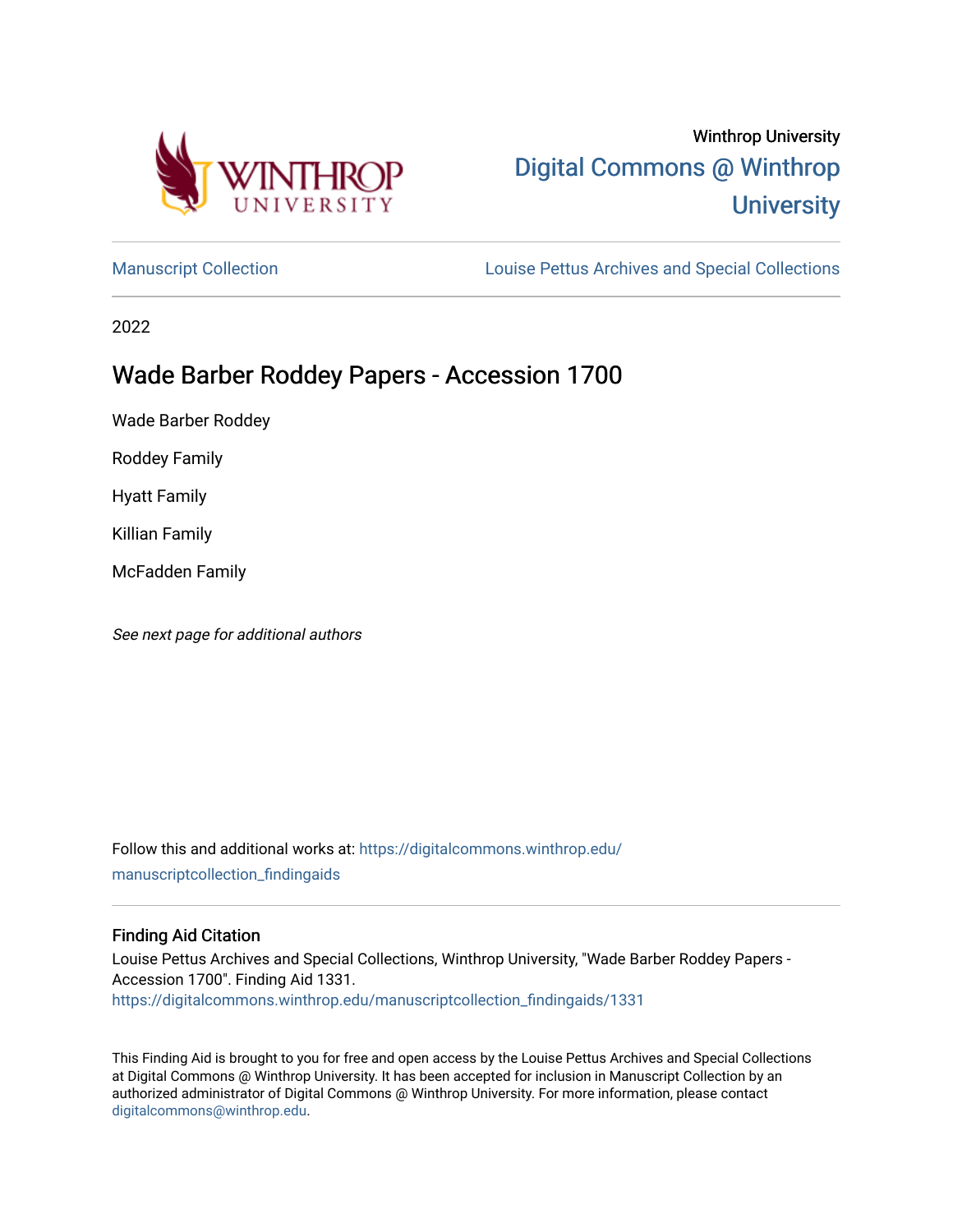#### Authors

Wade Barber Roddey, Roddey Family, Hyatt Family, Killian Family, McFadden Family, Lyle Family, Knox Family, Culp Family, White Family, Gettys Family, Cherry Family, Edwards Family, and Ferguson Family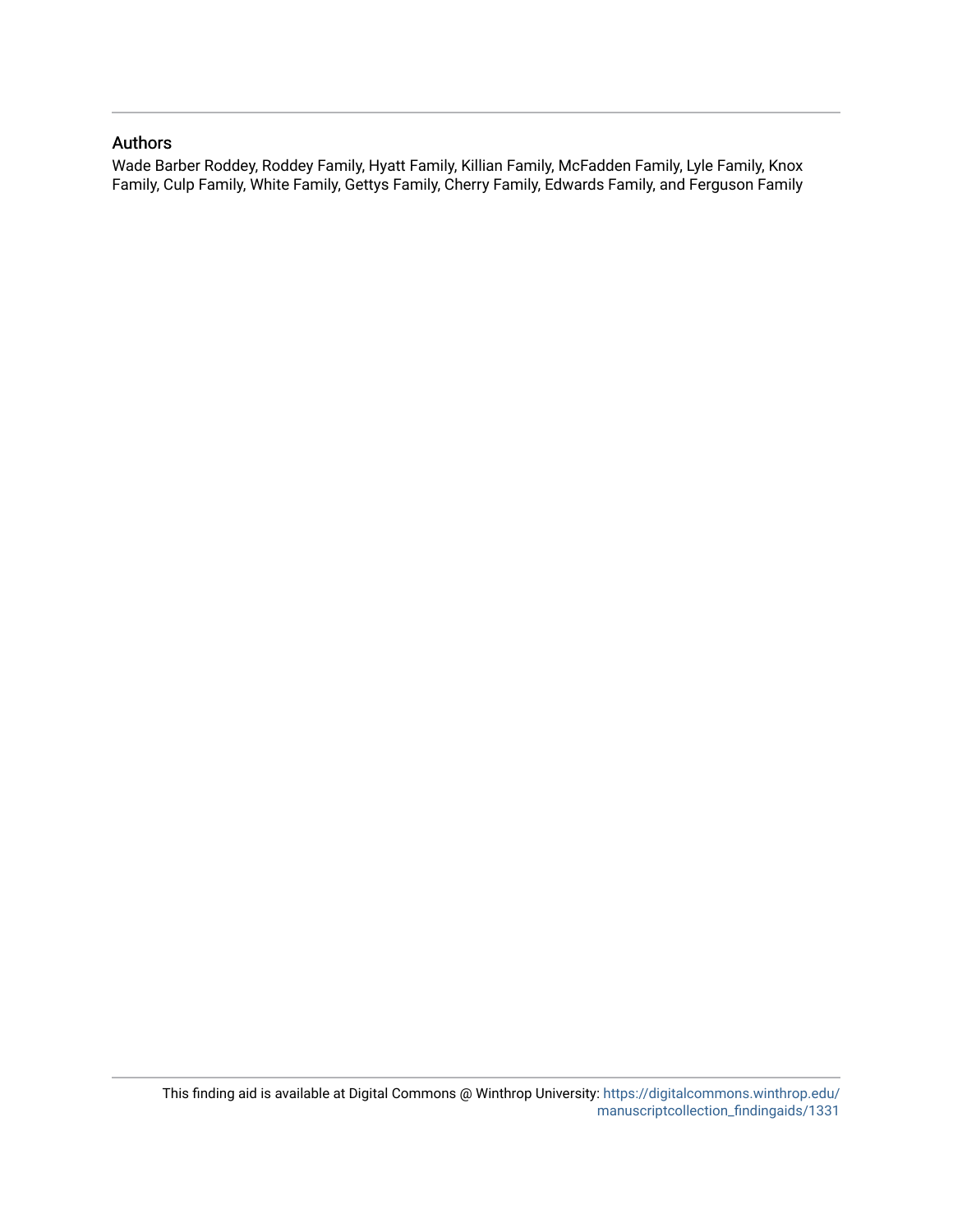# **WINTHROP UNIVERSITY LOUISE PETTUS ARCHIVES & SPECIAL COLLECTIONS**

# **MANUSCRIPT COLLECTION**

# **ACCESSION 1700**

# **WADE BARBER RODDEY PAPERS**

1800s-1900s

46 Boxes, 206 Folders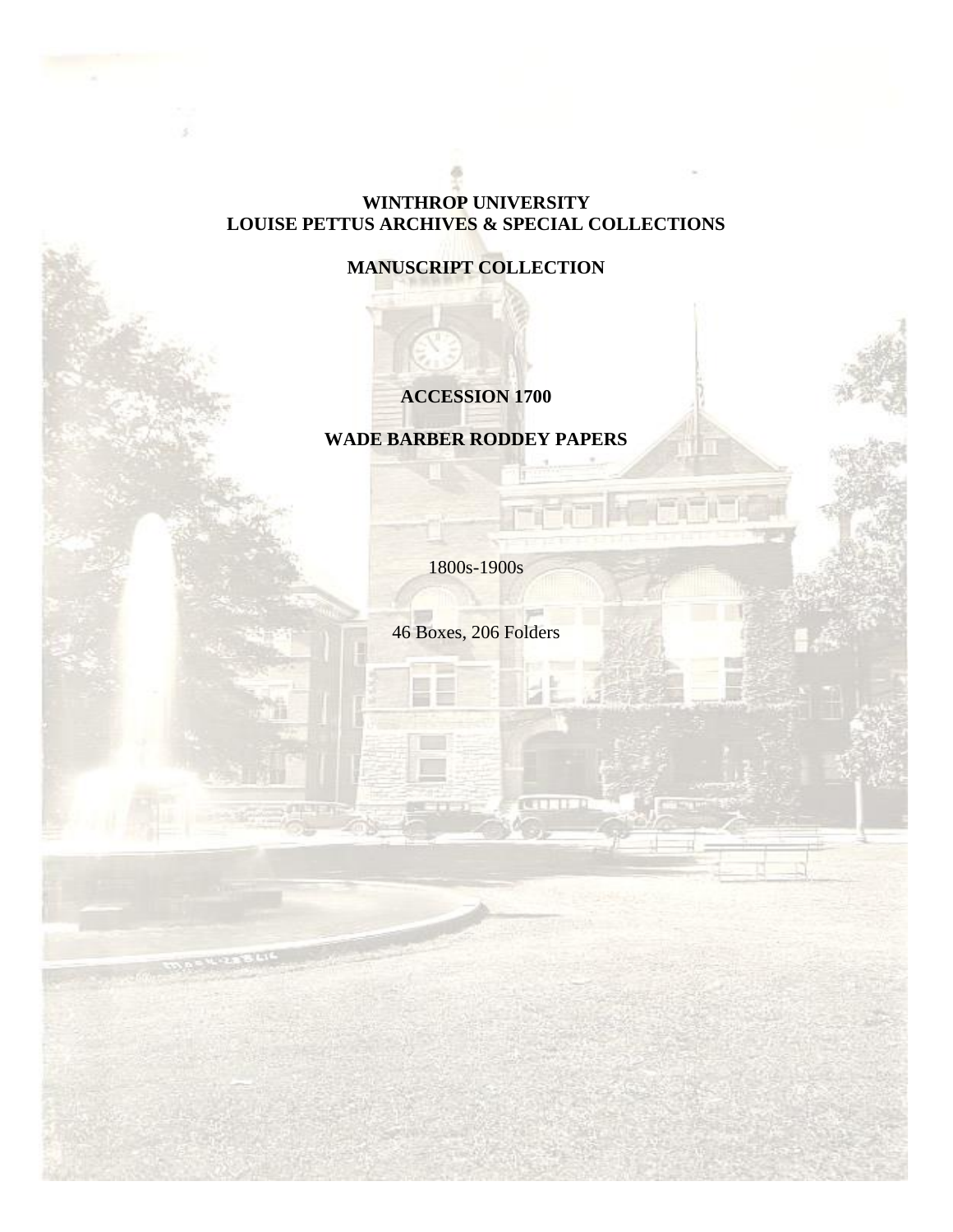#### **WINTHROP UNIVERSITY LOUISE PETTUS ARCHIVES & SPECIAL COLLECTIONS**

#### **MANUSCRIPT COLLECTION**

ACC. NO.: **1700** PROCESSED BY: Carson Cope ADDITIONS: \_\_\_\_, \_\_\_\_, \_\_\_\_\_\_\_ DATE: March 17, 2021

NO. OF SECTIONS: 2

#### **WADE BARBER RODDEY PAPERS**

**I**

The papers of Wade Barber Roddey were received as a gift from the York County Library via Jason Hyatt on August 8, 2019.

Linear feet of shelf space occupied: 11.5 Approximate number of pieces: 23,000

Restrictions: Open to researchers under the rules and regulations of the Louise Pettus Archives & Special Collections at Winthrop University.

Literary Rights: For information concerning literary rights please contact the Louise Pettus Archives & Special Collections at Winthrop University.

Scope and Content Note: **This collection consists of genealogical research conducted by Wade Barber Roddey (1878- 1970). Wade Roddey was a local businessman and served as a Corporal in Company G 1st Regiment South Carolina Infantry during the Spanish American War. His research spans from the early 1800s up through 1970 and focuses on families from York and Chester Counties. Some of the more prominent family names that are covered in his research materials include the Cherry, Culp, Edwards, Ferguson, Gettys, Hyatt, Killian, Knox, Lyle, McFadden, Roddey, and White families. The collection also includes historical materials concerning local churches such as the Catholic Presbyterian Church in Chester, SC, the First Presbyterian Church in Rock Hill, SC, and the Old Waxhaw Presbyterian Church in Lancaster, SC. Finally, the collection includes a significant amount of Wade Roddey's personal correspondence. The correspondence primarily covers his genealogical inquiries.**

Disposition of items:

Related Collections:

- Accession 1237 Louise Pettus Papers
- Accession Roddey-Gettys Family Records
- Accession 1478 Harbison and Cherry Family Land Records
- Accession 307 Eliza Ragsdale Wylie Papers.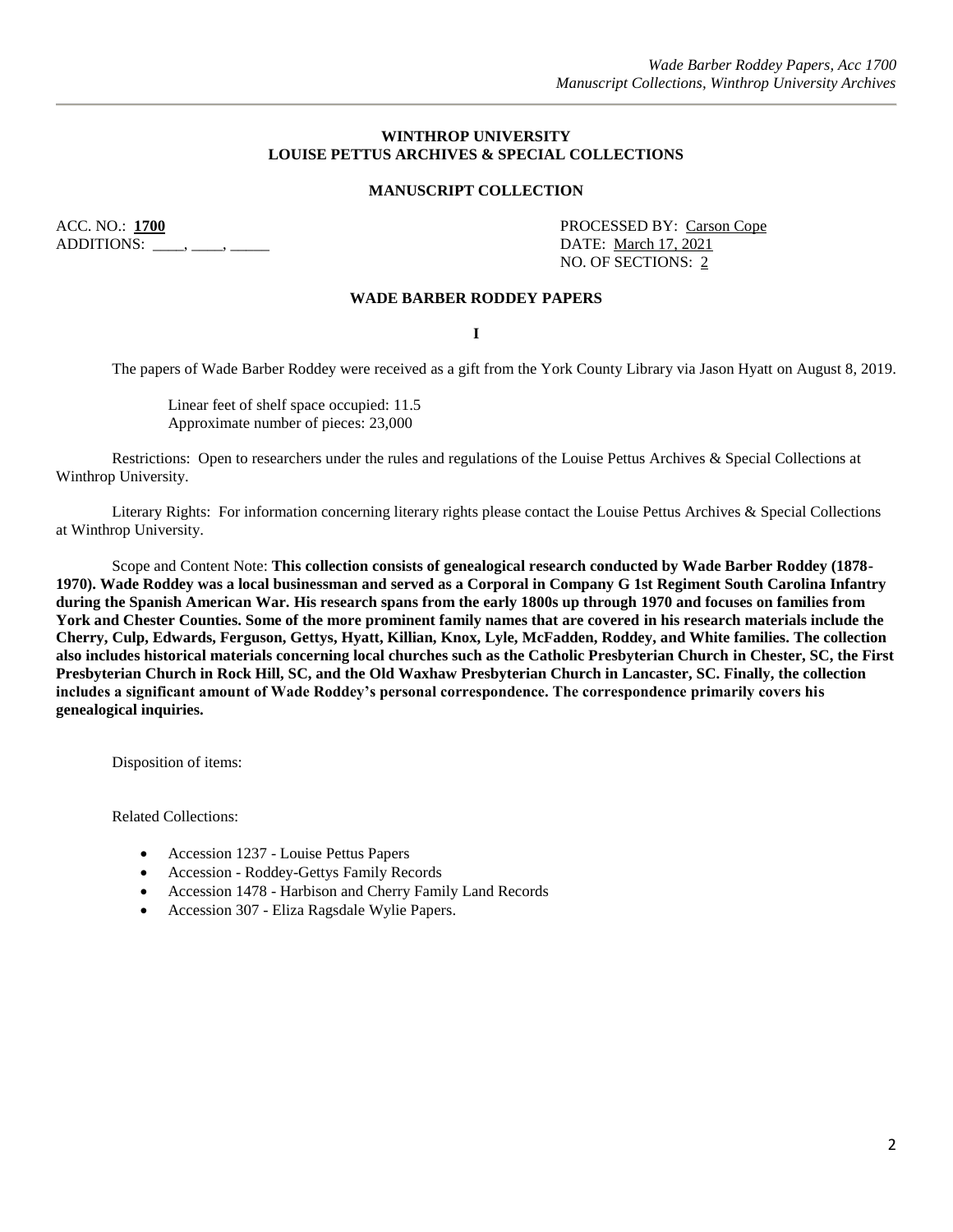#### *Wade Barber Roddey Papers, Acc 1700 Manuscript Collections, Winthrop University Archives*

# **II**

## **DESCRIPTION OF SERIES**

| <b>Box(es)</b> Folder(s) |                | <b>Series</b>                                                                                                                                                                                                                                                                                                                                                                                                                                                                                                                                                                                                                                                                                                                                                                                                                                                                                           | Year(s)       |
|--------------------------|----------------|---------------------------------------------------------------------------------------------------------------------------------------------------------------------------------------------------------------------------------------------------------------------------------------------------------------------------------------------------------------------------------------------------------------------------------------------------------------------------------------------------------------------------------------------------------------------------------------------------------------------------------------------------------------------------------------------------------------------------------------------------------------------------------------------------------------------------------------------------------------------------------------------------------|---------------|
| 1                        | $1 - 2$        | <b>BIOGRAPHICAL INFORMATION</b><br>Included are biographical and personal items that tell about Wade Roddey, his life,<br>and his activities. Contents include lists of Wade Roddey's personal contacts, lists of<br>books and resources that were of interest to him, assorted receipts such as post office<br>and mail receipts, publications written by Wade Roddey such as Address to the<br>Officers and Directors of the South Carolina Federation of Women's Clubs,<br>information about clubs and organizations he participated in such as the Gastonia<br>Civitan Club and the Rock Hill Anti Blind Tiger Association, WB Roddey Yarn<br>Materials, various spiritual notes, personal notes, genealogy notes, personal<br>magazines, and other items of a similar interest. The contents are arranged in general<br>chronological order with non-dated items placed at the end of each folder. | 1900-1964, nd |
| 2                        | 3              | <b>GENEALOGY BOOKLETS &amp; LITERATURE</b><br>Included is a small collection of genealogy booklets, pamphlets, charts, and other<br>items of similar interest. Booklets include two copies of the National Genealogical<br>Society Quarterly, one copy of Local History and Genealogy, and one copy of<br>Family Associations and their Leaders. Genealogy chart includes family names such<br>as Logan, Frew, Montgomery, Boyd, Henry, McFadden, Knox, Rodgers, Magill,<br>Porter, McConnell, Jamison, Hartley, Forsythe, McCain, and Cherry. Contents<br>arranged in general chronological order with non-dated items placed at the end of the<br>folder.                                                                                                                                                                                                                                             | 1953-1959, nd |
| 2                        | $\overline{4}$ | <b>LOCAL CHURCH HISTORY</b><br>Included is a small collection of documents illustrating the history of local churches.<br>Contents are present concerning churches such as the Catholic Presbyterian Church<br>in Chester, SC, the First Presbyterian Church in Rock Hill, SC, the Associate<br>Reformed Presbyterian Church in Monticello, Arkansas, the Old Waxhaw<br>Presbyterian Church in Lancaster, SC, Union Associate Reformed Presbyterian<br>Church in Richburg, SC, Hopewell Presbyterian Church in York County, SC, and<br>Pleasant Grove Methodist Church near Lando, SC. Types of materials include<br>sessional records, bulletins, member's lists, church histories, and other items of<br>similar interest. Contents arranged in general chronological order with non-dated<br>items placed at the end of the folder.                                                                  | 1942-1960, nd |
| 2                        | 5              | SOUTH CAROLINA HISTORY RESOURCES<br>Included is a small collection of resources concerning the history of South Carolina.<br>Contents include a copy of South Carolina Magazine, a History of the Supreme<br>Court published in Rock Hill, SC, info on Kings Mountain National Park, booklets<br>on the Association of Citadel Men, 2 maps of Chester, SC, a map of Lancaster, SC,<br>local cemetery info, Citadel cadet autographs, and other items of similar interest.<br>Contents are arranged in general chronological order with non-dated items placed at<br>the end of the folder.                                                                                                                                                                                                                                                                                                              | 1942-1967, nd |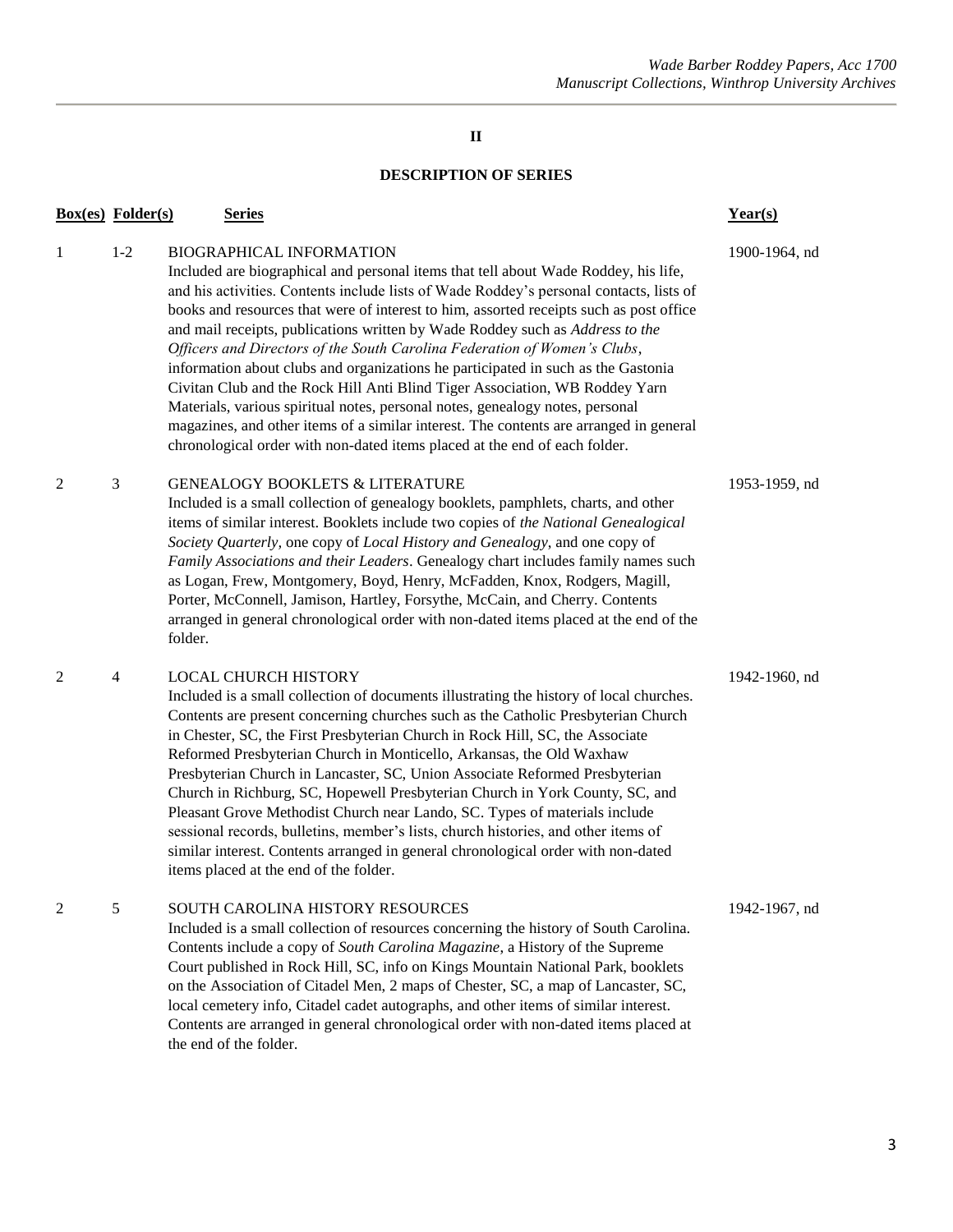|       | <b>Box(es)</b> Folder(s) | <b>Series</b>                                                                                                                                                                                                                                                                                                                                                                                                                                                                                        | Year(s)       |
|-------|--------------------------|------------------------------------------------------------------------------------------------------------------------------------------------------------------------------------------------------------------------------------------------------------------------------------------------------------------------------------------------------------------------------------------------------------------------------------------------------------------------------------------------------|---------------|
| 2     | 6                        | MISCELLANEOUS HISTORY RESOURCES<br>Included is a small collection of resources concerning miscellaneous topics in<br>history. Contents include information on SS McClure, Crochet, the Civil War,<br>William R. Davie, Black/White relations, name origins and meanings, a U.S.<br>Presidents chart, a map of Ireland, Irish Surnames, and other items of similar interest.<br>Contents arranged in general chronological order with non-dated items placed at the<br>end of the folder.             | 1913-1960, nd |
| $3-6$ | $7 - 18$                 | LOCAL HISTORY NEWSPAPER COLLECTION<br>Included is a small collection of historical newspapers. Newspapers are present for<br>cities and towns such as Sumter, SC, Charlotte, NC, Chester, SC, St. Matthews, SC,<br>Little Rock, AR, Columbia, SC, Gastonia, NC, New York, New York, and Rock<br>Hill, SC. Contents arranged in general chronological order with non-dated items<br>placed at the end of each folder.                                                                                 | 1909-1969, nd |
| 7     | 19                       | HISTORICAL NEWSPAPER CLIPPINGS COLLECTION<br>Contents include newspaper clippings covering topics such as horses, Southern<br>politics, obituaries, deaths, Jimmy Byrnes, Old Stone Church in Oconee County,<br>religious revival, and other miscellaneous topics. Contents arranged in general<br>chronological order with non-dated items placed at the end of the folder.                                                                                                                         | 1938-1956, nd |
| 7     | 20                       | WADE RODDEY PERSONAL PHOTOGRAPHS COLLECTION<br>Contents include a small collection of photographs owned by Wade Roddey. Content<br>of photos includes various people such as Patricia Neal, Annie Lylie Roddey,<br>Seumas MacManus, Nancy Monica Cherry McGee, Rosemary Neal, Will White, and<br>various unlabeled people. Also included is a group of photos of an unidentified<br>house. Contents arranged in general chronological order with non-dated items placed<br>at the end of the folder. | 1898-1958, nd |
| 7-19  | $21-67$                  | WADE RODDEY PERSONAL CORRESPONDENCE COLLECTION<br>Contents include a collection of Wade Roddey's personal correspondence.<br>Correspondence primarily covers Wade Roddey's genealogical research on local<br>families such as the Roddey family, Cherry family, Knox family, Culp family, etc.<br>Also included are letters that cover personal business transactions. Contents are<br>arranged in general chronological order with non-dated items placed at the end of<br>each folder.             | 1894-1970, nd |
| 19    | 68                       | <b>DUNLAP/DUNLOP FAMILY PAPERS</b><br>Contents include a small collection of materials concerning the Dunlap/Dunlop<br>family. Contents include family group sheets and notes on the family. Other families<br>are referenced as well such as the Reid family, Galloway family, and Hutcheson<br>family. No arrangement.                                                                                                                                                                             | nd            |
| 19    | 69                       | <b>CALDWELL FAMILY PAPERS</b><br>Contents include a small collection of notes concerning the Caldwell family. No<br>arrangement.                                                                                                                                                                                                                                                                                                                                                                     | nd            |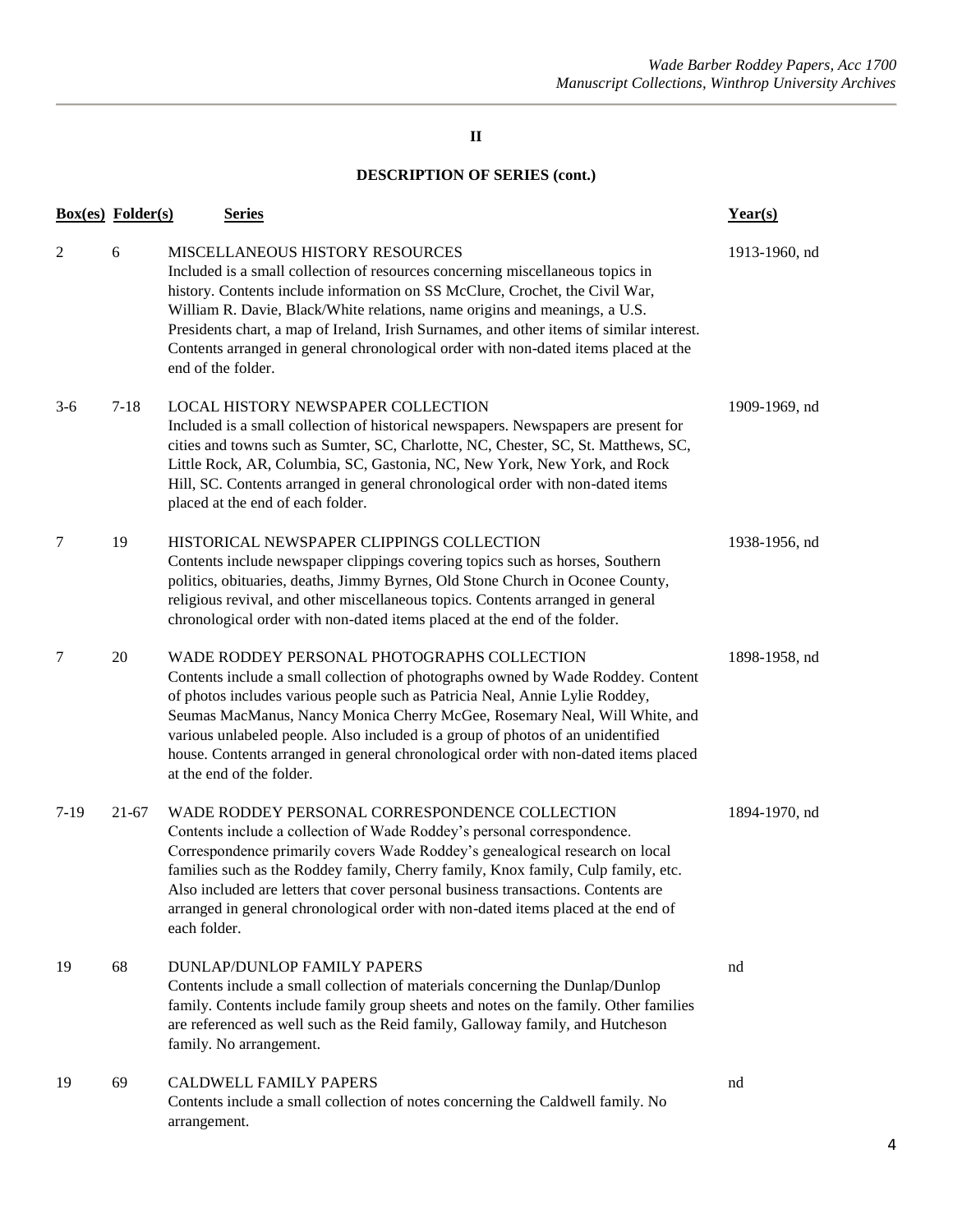|    | <b>Box(es)</b> Folder(s) | <b>Series</b>                                                                                                                                                                                                  | Year(s) |
|----|--------------------------|----------------------------------------------------------------------------------------------------------------------------------------------------------------------------------------------------------------|---------|
| 20 | 70                       | EDINBURGH FAMILY PAPERS<br>Contents include a small collection of notes concerning the Caldwell family. Other<br>families mentioned include the Blake, Hornsby, and Stroud families. No<br>arrangement.        | nd      |
| 20 | 71                       | <b>HAMMOND FAMILY PAPERS</b><br>Contents include a small collection of notes concerning the Hammond family. No<br>arrangement.                                                                                 | nd      |
| 20 | 72                       | HENDERSON FAMILY PAPERS<br>Contents include a small collection of notes concerning the Henderson family. No<br>arrangement.                                                                                    | nd      |
| 20 | 73                       | <b>WYLIE FAMILY PAPERS</b><br>Contents include a small collection of notes concerning the Wylie family. Also<br>included are family group sheets, census information, and a copy of a will. No<br>arrangement. | nd      |
| 20 | 74                       | <b>HOWIE FAMILY PAPERS</b><br>Contents include a small collection of notes concerning the Howie family.<br>References to Roddey and Reeves families included. No arrangement.                                  | nd      |
| 20 | 75                       | PADDEN FAMILY PAPERS<br>Contents include a small collection of notes concerning the Padden family. No<br>arrangement.                                                                                          | nd      |
| 20 | 76                       | MOFFATT FAMILY PAPERS<br>Contents include a small collection of notes concerning the Moffatt family. No<br>arrangement.                                                                                        | nd      |
| 20 | 77                       | <b>GLADNEY FAMILY PAPERS</b><br>Contents include a small collection of notes concerning the Gladney family. No<br>arrangement.                                                                                 | nd      |
| 20 | 78                       | <b>KELLEY FAMILY PAPERS</b><br>Contents include a small collection of notes concerning the Kelley family. No<br>arrangement.                                                                                   | nd      |
| 20 | 79                       | <b>LINEBERGER FAMILY PAPERS</b><br>Contents include a small collection of family group sheets concerning the Lineberger<br>family. No arrangement.                                                             | nd      |
| 21 | 80                       | <b>WALL FAMILY PAPERS</b><br>Contents include a family group sheet concerning the Wall family. Also mentioned is<br>the Speed, Turner, and Quinn families. No arrangement.                                     | nd      |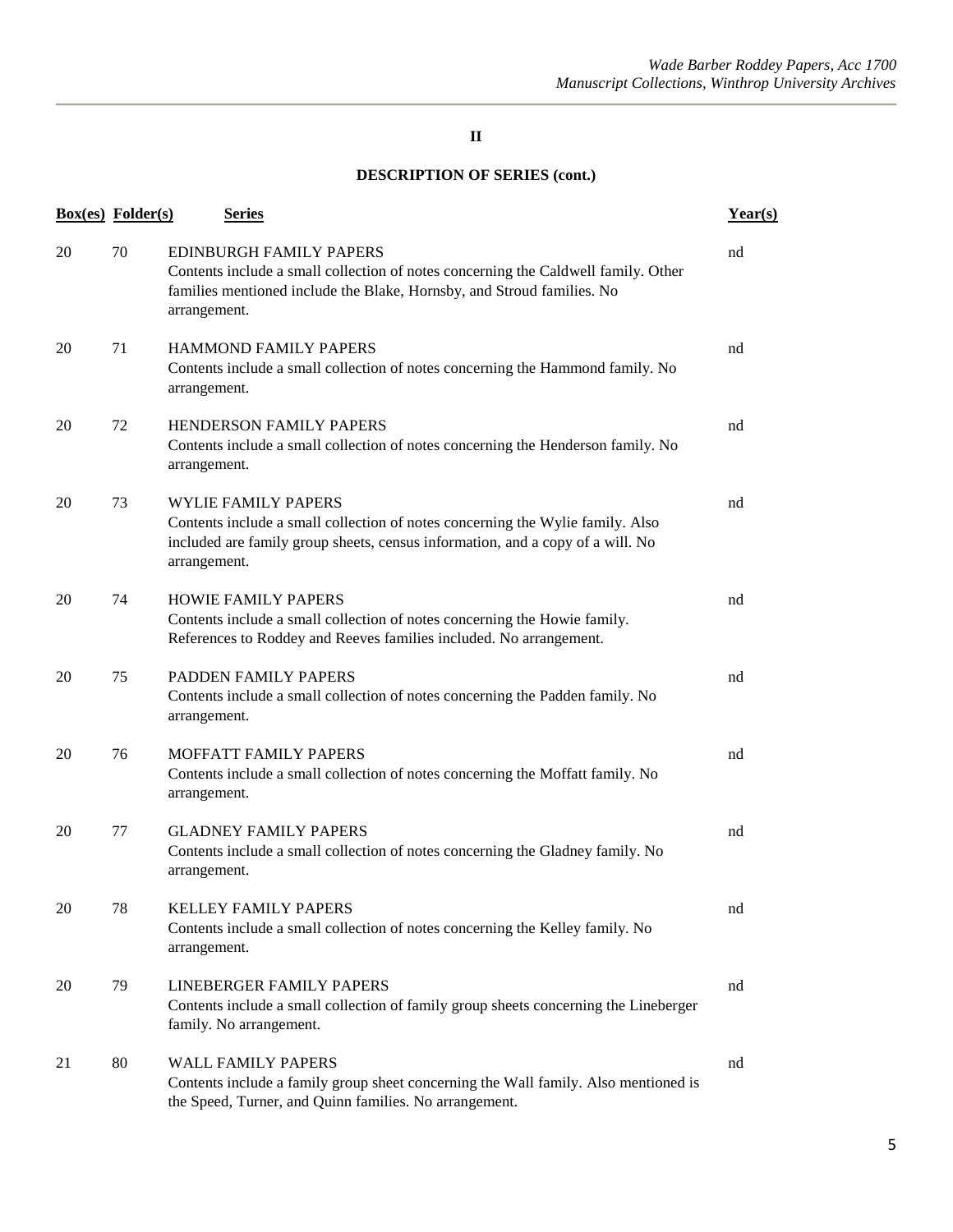| <b>Box(es)</b> Folder(s) |    | <b>Series</b>                                                                                                                                                                                                                                               | Year(s) |
|--------------------------|----|-------------------------------------------------------------------------------------------------------------------------------------------------------------------------------------------------------------------------------------------------------------|---------|
| 21                       | 81 | <b>BOYD FAMILY PAPERS</b><br>Contents include a small collection of notes and family group sheets concerning the<br>Boyd family. References to the Duncan and Crawford families are also included. No<br>arrangement.                                       | nd      |
| 21                       | 82 | <b>CAUGHMAN FAMILY PAPERS</b><br>Contents include a small collection of family group sheets concerning the Caughman<br>family. No arrangement.                                                                                                              | nd      |
| 21                       | 83 | <b>HOUGH FAMILY PAPERS</b><br>Contents include a small collection of family group sheets and notes concerning the<br>Hough family. Other families are also referenced such as the Roddey family, Finley<br>family, Williams family, etc. No arrangement.    | nd      |
| 21                       | 84 | <b>WILLIAMS FAMILY PAPERS</b><br>Contents include a small collection of family group sheets and notes concerning the<br>Williams family. Other families are also mentioned such as the Roddey family,<br>Hubbard family, and Sadler family. No arrangement. | nd      |
| 21                       | 85 | <b>TAYLOR FAMILY PAPERS</b><br>Contents include a small collection of family group sheets and notes concerning the<br>Taylor family. Other families mentioned include Roddey, Edwards, and McIntosh.<br>No arrangement.                                     | nd      |
| 21                       | 86 | THOMAS FAMILY PAPERS<br>Contents include a family group sheet concerning the Thomas family. Other families<br>mentioned include the Jennings family. No arrangement.                                                                                        | nd      |
| 21                       | 87 | <b>KEENAN FAMILY PAPERS</b><br>Contents include a family group sheet concerning the Keenan family. No<br>arrangement.                                                                                                                                       | nd      |
| 21                       | 88 | <b>CRAWFORD FAMILY PAPERS</b><br>Contents include a family group sheet concerning the Crawford family. Other<br>families mentioned include the McElwee, Black, and Brown families No<br>arrangement.                                                        | nd      |
| 21                       | 89 | WHITNER FAMILY PAPERS<br>Contents include family group sheets concerning the Whitner family. Other families<br>mentioned include the Roddey, Henderson, and McKay families No arrangement.                                                                  | nd      |
| 21                       | 90 | SPEED FAMILY PAPERS<br>Contents include a family group sheet concerning the Speed family. No arrangement.                                                                                                                                                   | nd      |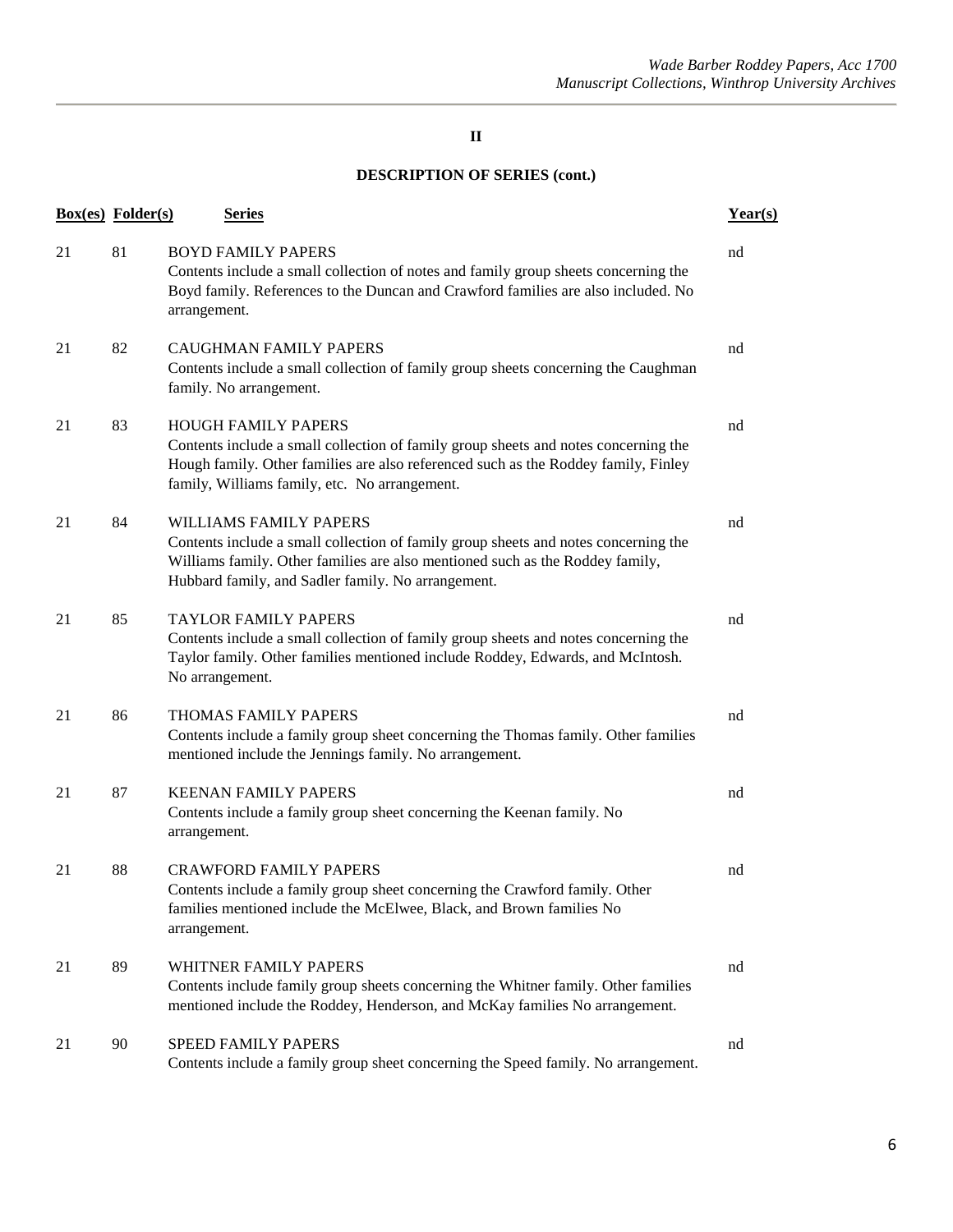| <b>Box(es)</b> Folder(s) |     | <b>Series</b>                                                                                                                                                                                                                                           | Year(s) |
|--------------------------|-----|---------------------------------------------------------------------------------------------------------------------------------------------------------------------------------------------------------------------------------------------------------|---------|
| 21                       | 91  | NEWSOM FAMILY PAPERS<br>Contents include a family group sheet concerning the Newsom family. Also<br>mentioned is the Burns family. No arrangement.                                                                                                      | nd      |
| 22                       | 92  | <b>FEE FAMILY PAPERS</b><br>Contents include a small collection of notes concerning the Fee family. Also<br>mentioned is the Dawson, Nesbit, and Owens families. No arrangement.                                                                        | nd      |
| 22                       | 93  | <b>CURTIN FAMILY PAPERS</b><br>Contents include a small collection of notes concerning the Curtin family. No<br>arrangement.                                                                                                                            | nd      |
| 22                       | 94  | <b>KERR FAMILY PAPERS</b><br>Contents include an original letter mentioning the Kerr family. No arrangement.                                                                                                                                            | nd      |
| 22                       | 95  | MCKEOWN FAMILY PAPERS<br>Contents include a small collection of notes concerning the McKeown family. No<br>arrangement.                                                                                                                                 | nd      |
| 22                       | 96  | HEATH FAMILY PAPERS<br>Contents include a small collection of notes concerning the Heath family. No<br>arrangement.                                                                                                                                     | nd      |
| 22                       | 97  | <b>EDWARDS FAMILY PAPERS</b><br>Contents include a small collection of family group sheets and notes concerning the<br>Edwards family. Some other families are mentioned such as the Ellis Family, Hough<br>family, and Hyatt families. No arrangement. | nd      |
| 22                       | 98  | <b>CARTER FAMILY PAPERS</b><br>Contents include a small collection of notes concerning the Carter family. No<br>arrangement.                                                                                                                            | nd      |
| 22                       | 99  | <b>GASTON FAMILY PAPERS</b><br>Contents include a small collection of family group sheets and notes concerning the<br>Gaston family. Some other families are mentioned such as the Baskin, Strait, and<br>Dunlap families. No arrangement.              | nd      |
| 22                       | 100 | MCCULLOUGH FAMILY PAPERS<br>Contents include a small collection of notes concerning the McCullough family. No<br>arrangement.                                                                                                                           | nd      |
| 22                       | 101 | HUSKEY FAMILY PAPERS<br>Contents include a family group sheet concerning the Huskey family. No<br>arrangement.                                                                                                                                          | nd      |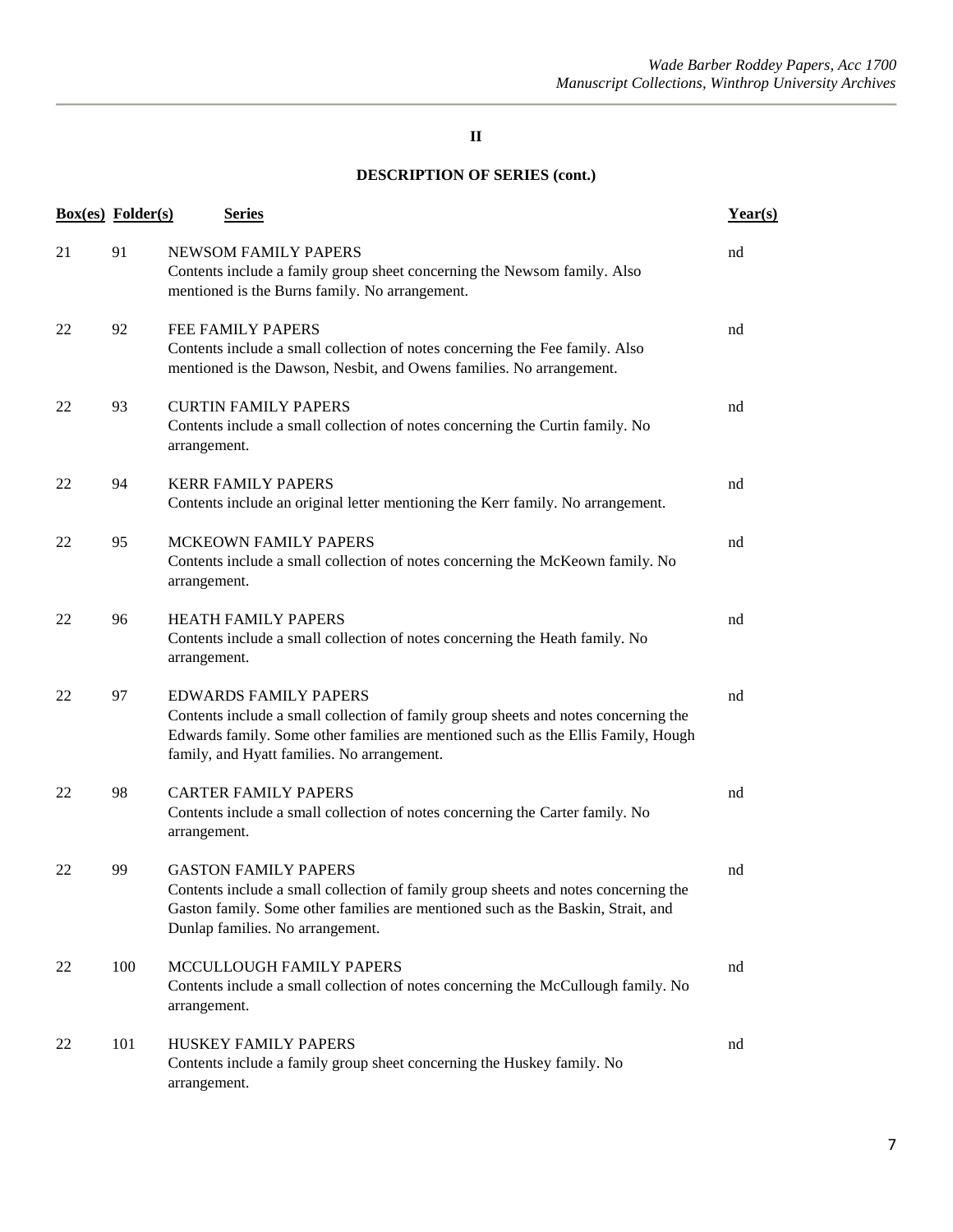|    | <b>Box(es)</b> Folder(s) | <b>Series</b>                                                                                                                                                                                                                              | Year(s) |
|----|--------------------------|--------------------------------------------------------------------------------------------------------------------------------------------------------------------------------------------------------------------------------------------|---------|
| 22 | 102                      | <b>DOWD FAMILY PAPERS</b><br>Contents include a small collection of family group sheets and notes concerning the<br>Dowd family. Also mentions the Roddey, Stetson, and Carson families. No<br>arrangement.                                | nd      |
| 22 | 103                      | <b>KELSEY FAMILY PAPERS</b><br>Contents include a small collection of notes concerning the Kelsey family. Also<br>mentions heavily the Mills family and Wylie families. No arrangement.                                                    | nd      |
| 23 | 104                      | <b>SEGAL FAMILY PAPERS</b><br>Contents include a small collection of family group sheets concerning the Segal<br>family. Also mentions the Bigham family No arrangement.                                                                   | nd      |
| 23 | 105                      | <b>BASKIN FAMILY PAPERS</b><br>Contents include a small collection of family group sheets and notes concerning the<br>Baskin family. Also mentions the Roddey, Wylie, and Willfong families. No<br>arrangement.                            | nd      |
| 23 | 106                      | PORTER FAMILY PAPERS<br>Contents include a small collection of notes concerning the Porter family. The<br>Bromfield family is also heavily discussed. No arrangement.                                                                      | nd      |
| 23 | 107                      | <b>EDMUNDSON FAMILY PAPERS</b><br>Contents include a small collection of notes on the Edmundson family. Also<br>mentions heavily the Edwards and Kelly families. No arrangement.                                                           | nd      |
| 23 | 108                      | ANDERSON FAMILY PAPERS<br>Contents include a small collection of family group sheets and notes concerning the<br>Anderson family. Other families are mentioned such as the Cherry, Barber, and Wall<br>families. No arrangement.           | nd      |
| 23 | 109                      | <b>CULP/KOLB FAMILY PAPERS</b><br>Contents include a small collection of family group sheets and notes concerning the<br>Culp/Kolb family. Other families are mentioned such as the Wylie, Cherry, and<br>Roddey families. No arrangement. | nd      |
| 23 | 110                      | <b>BRANDT FAMILY PAPERS</b><br>Contents include a small collection of notes on the Brandt family. No arrangement.                                                                                                                          | nd      |
| 23 | 111                      | <b>HYATT FAMILY PAPERS</b><br>Contents include a small collection of notes and family group sheets on the Hyatt<br>family. Other families are mentioned such as the Culp, Cherry, and Fee families. No<br>arrangement.                     | nd      |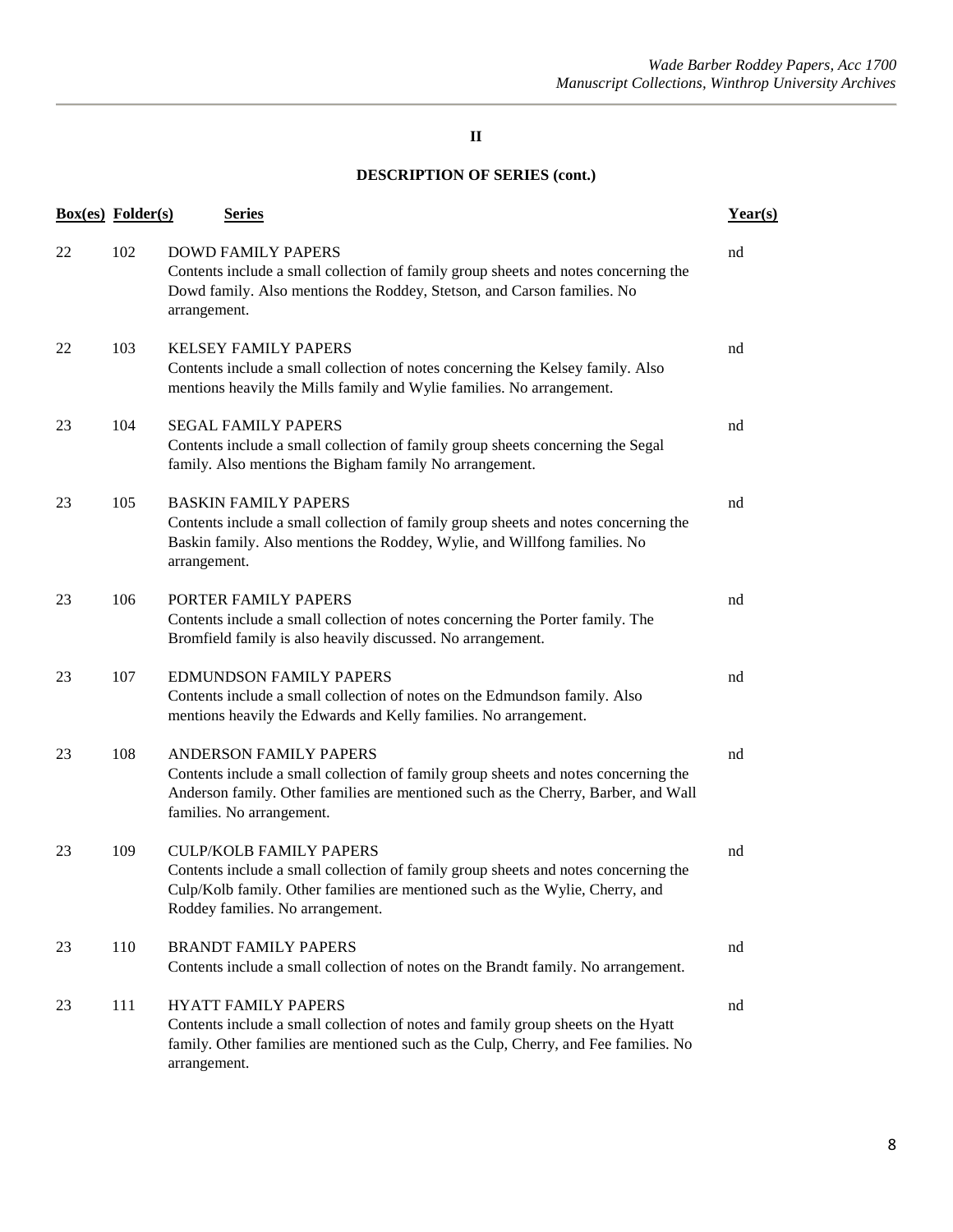|    | <b>Box(es)</b> Folder(s) | <b>Series</b>                                                                                                                                                                                                                              | Year(s) |
|----|--------------------------|--------------------------------------------------------------------------------------------------------------------------------------------------------------------------------------------------------------------------------------------|---------|
| 23 | 112                      | <b>HODGES FAMILY PAPERS</b><br>Contents include a small collection of notes on the Hodges family. Also Mentions<br>the Cherry family No arrangement.                                                                                       | nd      |
| 23 | 113                      | <b>FERGUSON FAMILY PAPERS</b><br>Contents include a small collection of notes and family group sheets on the Hodges<br>family. No arrangement.                                                                                             | nd      |
| 23 | 114                      | <b>BERRY FAMILY PAPERS</b><br>Contents includes a family group sheet concerning the Hodges family. Also<br>mentions the McFadden family. No arrangement.                                                                                   | nd      |
| 24 | 115                      | <b>CAMP FAMILY PAPERS</b><br>Contents includes a family group sheet concerning the Camp family. Also mentions<br>the McFadden family. No arrangement.                                                                                      | nd      |
| 24 | 116                      | <b>KIRKPATRICK FAMILY PAPERS</b><br>Contents include a small collection of notes and family group sheets on the<br>Kirkpatrick family. Other families are mentioned such as the Roddey, Rogers, and<br>McCormick families. No arrangement. | nd      |
| 24 | 117                      | <b>ROGERS FAMILY PAPERS</b><br>Contents includes a family group sheet concerning the Rogers family. Also mentions<br>the Crawford family. No arrangement.                                                                                  | nd      |
| 24 | 118                      | <b>CROSBY FAMILY PAPERS</b><br>Contents include a small collection of notes and family group sheets on the<br>Kirkpatrick family. Also mentions the Roddey family. No arrangement.                                                         | nd      |
| 24 | 119                      | <b>FURR FAMILY PAPERS</b><br>Contents includes a family group sheet concerning the Furr family. Also mentions<br>the Roddey family. No arrangement.                                                                                        | nd      |
| 24 | 120                      | <b>BRITTON FAMILY PAPERS</b><br>Contents include a family group sheet concerning the Britton family. Also mentions<br>the Rappe family. No arrangement.                                                                                    | nd      |
| 24 | 121                      | <b>BIGGERS FAMILY PAPERS</b><br>Contents includes a family group sheet concerning the Biggers family. Also<br>mentions the Roddey family. No arrangement.                                                                                  | nd      |
| 24 | 122                      | <b>BELL FAMILY PAPERS</b><br>Contents includes a family group sheet concerning the Bell family. Also mentions<br>the Roddey family. No arrangement.                                                                                        | nd      |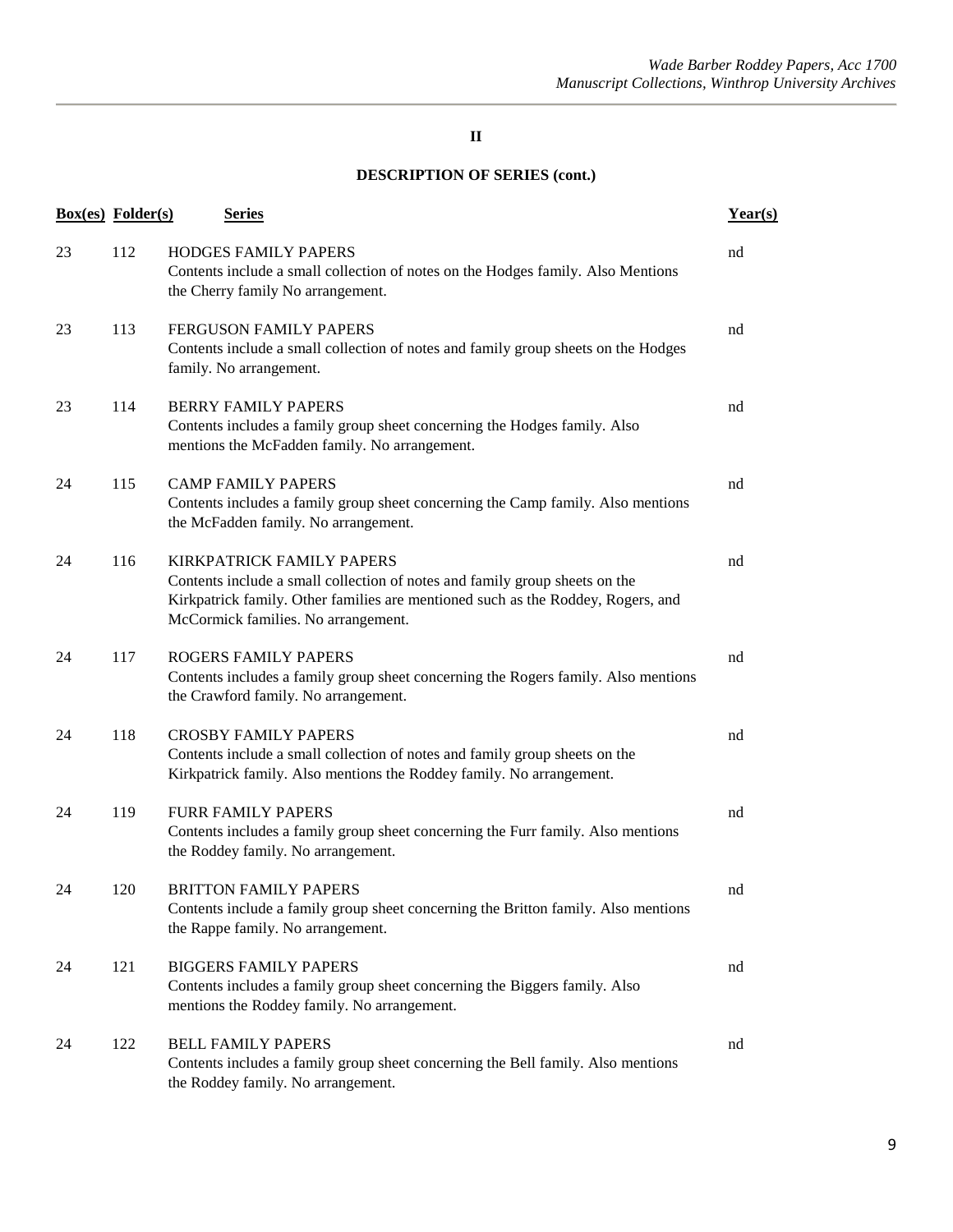| <b>Box(es)</b> Folder(s) |     | <b>Series</b>                                                                                                                                                                                                                                                                                                          | Year(s)  |
|--------------------------|-----|------------------------------------------------------------------------------------------------------------------------------------------------------------------------------------------------------------------------------------------------------------------------------------------------------------------------|----------|
| 24                       | 123 | <b>BIGHAM FAMILY PAPERS</b><br>Contents include a small collection of notes and family group sheets on the Bigham<br>family. Also mentions the Cherry, Whitesides, and Alsing families. No arrangement.                                                                                                                | nd       |
| 24                       | 124 | <b>FAULKENBERRY FAMILY PAPERS</b><br>Contents include a family group sheet concerning the Faulkenberry family. Also<br>mentions the Roddey and McFadden families. No arrangement.                                                                                                                                      | nd       |
| 24                       | 125 | <b>GOOCH FAMILY PAPERS</b><br>Contents include a small collection of notes on the Gooch family. No arrangement.                                                                                                                                                                                                        | nd       |
| 24                       | 126 | <b>FUDGE FAMILY PAPERS</b><br>Contents include a small collection of notes on the Fudge family. No arrangement.                                                                                                                                                                                                        | nd       |
| 24                       | 127 | <b>HORN FAMILY PAPERS</b><br>Contents include a small collection of notes on the Horn family. No arrangement.                                                                                                                                                                                                          | nd       |
| 25                       | 128 | <b>RIVES FAMILY PAPERS</b><br>Contents include a small collection of notes concerning the Rives family. Also<br>mentions other families such as the Culp and White families. No arrangement.                                                                                                                           | nd       |
| 25                       | 129 | <b>CORRIHER FAMILY PAPERS</b><br>Contents include a family group sheet concerning the Corriher family. Also mentions<br>the Lineberger family. No arrangement.                                                                                                                                                         | nd       |
| 25                       | 130 | <b>ALSING FAMILY PAPERS</b><br>Contents include a family group sheet concerning the Alsing family. Also mentions<br>the Bigham family. No arrangement.                                                                                                                                                                 | nd       |
| 25                       | 131 | <b>KNOX FAMILY PAPERS</b><br>Contents include a collection of notes, census information, cemetery information,<br>etc. concerning the Knox family. Also mentions other families such as the Lyle and<br>MacDaniel families. Contents arranged chronologically with non-dated items placed<br>at the end of the folder. | 1970, nd |
| 25                       | 132 | MCFADDEN FAMILY PAPERS<br>Contents include a collection of notes, family group sheets, and family records<br>concerning the McFadden family. Also mentions other families such as the White,<br>Abernathy, and Lineberger families. No arrangement.                                                                    | nd       |
| 26                       | 133 | MCFADDEN FAMILY PAPERS (NEWSPAPAPERS)<br>Contents include a small collection of newspaper clippings pertaining to the<br>McFadden family. Contents arranged chronologically with non-dated items placed at<br>the end of the folder.                                                                                   | 1953, nd |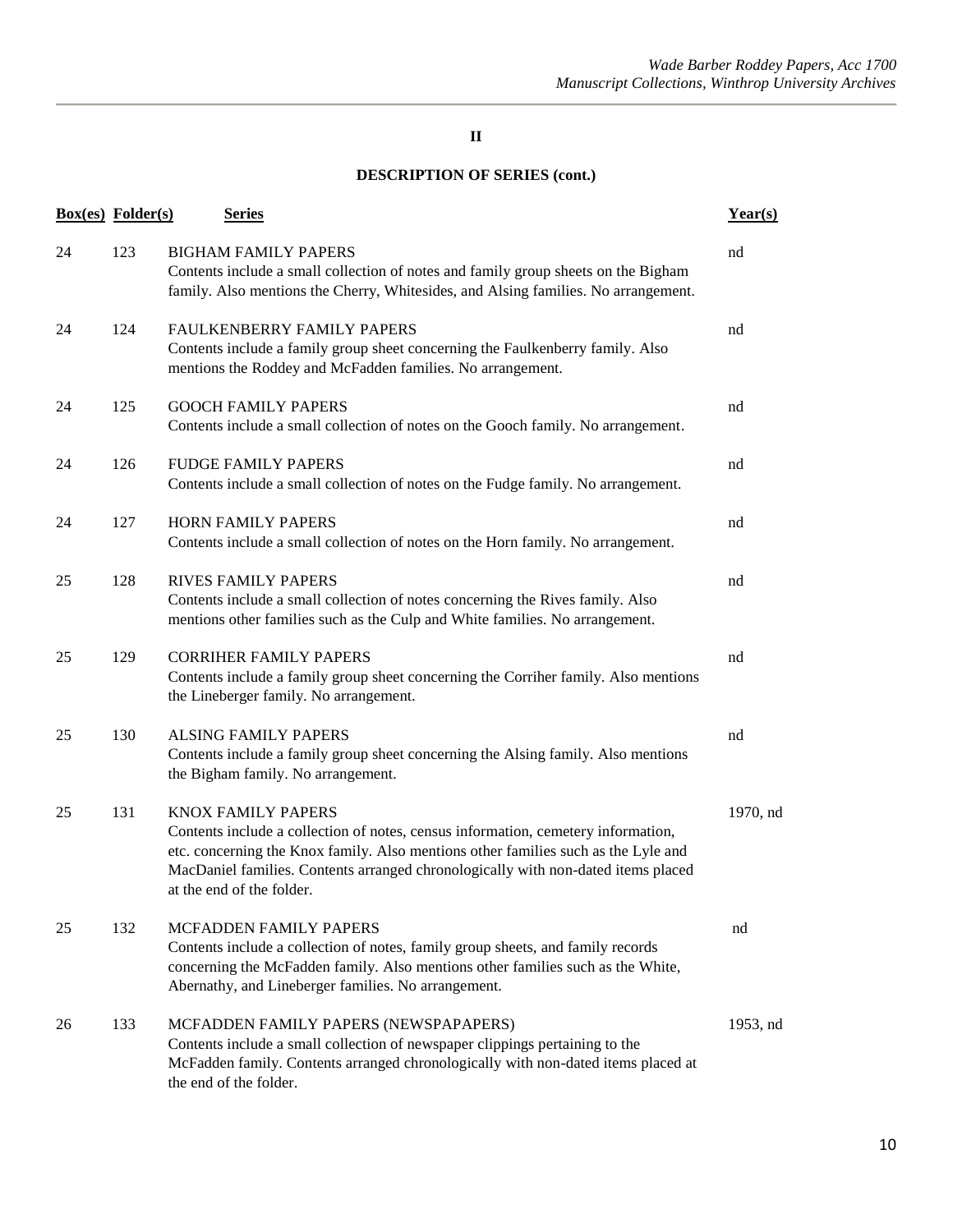|    | <b>Box(es)</b> Folder(s) | <b>Series</b>                                                                                                                                                                       | Year(s) |
|----|--------------------------|-------------------------------------------------------------------------------------------------------------------------------------------------------------------------------------|---------|
| 26 | 134                      | <b>STEELE FAMILY PAPERS</b><br>Contents include a family group sheet concerning the Steele family. No arrangement.                                                                  | nd      |
| 26 | 135                      | <b>FREW FAMILY PAPERS</b><br>Contents include a small collection of notes concerning the Frew family. Also<br>mentions the Keesler family. No arrangement.                          | nd      |
| 26 | 136                      | <b>DUNCAN FAMILY PAPERS</b><br>Contents include a family group sheet and some notes concerning the Duncan<br>family. Also mentions the Boyd family. No arrangement.                 | nd      |
| 26 | 137                      | <b>NEAL FAMILY PAPERS</b><br>Contents include a family group sheet concerning the Neal family. Also mentions the<br>Burns family. No arrangement.                                   | nd      |
| 26 | 138                      | NEELY FAMILY PAPERS<br>Contents include a family group sheet concerning the Neely family. Also mentions<br>the Turner family. No arrangement.                                       | nd      |
| 26 | 139                      | <b>EXUM FAMILY PAPERS</b><br>Contents include a will concerning the Exum family. No arrangement.                                                                                    | nd      |
| 26 | 140                      | <b>TURNER FAMILY PAPERS</b><br>Contents include a collection of family group sheets concerning the Turner family.<br>Also mentions the Turner family. No arrangement.               | nd      |
| 26 | 141                      | <b>WILSON FAMILY PAPERS</b><br>Contents include a family group sheet concerning the Wilson family. Also mentions<br>the Roddey family. No arrangement.                              | nd      |
| 26 | 142                      | PEGRAM FAMILY PAPERS<br>Contents include a family group sheet concerning the Pegram family. Also mentions<br>the Roddey and Anderson families. No arrangement.                      | nd      |
| 26 | 143                      | <b>GETTYS FAMILY PAPERS</b><br>Contents include a collection of family group sheets concerning the Gettys family.<br>Also mentions the White and Roddey families. No arrangement.   | nd      |
| 27 | 144                      | O'TOOLE FAMILY PAPERS<br>Contents include a small collection of notes concerning the O'Toole family. No<br>arrangement.                                                             | nd      |
| 27 | 145                      | <b>JORDAN FAMILY PAPERS</b><br>Contents include a collection of family group sheets and notes that concern the<br>Jordan family. Also mentions the McFadden family. No arrangement. | nd      |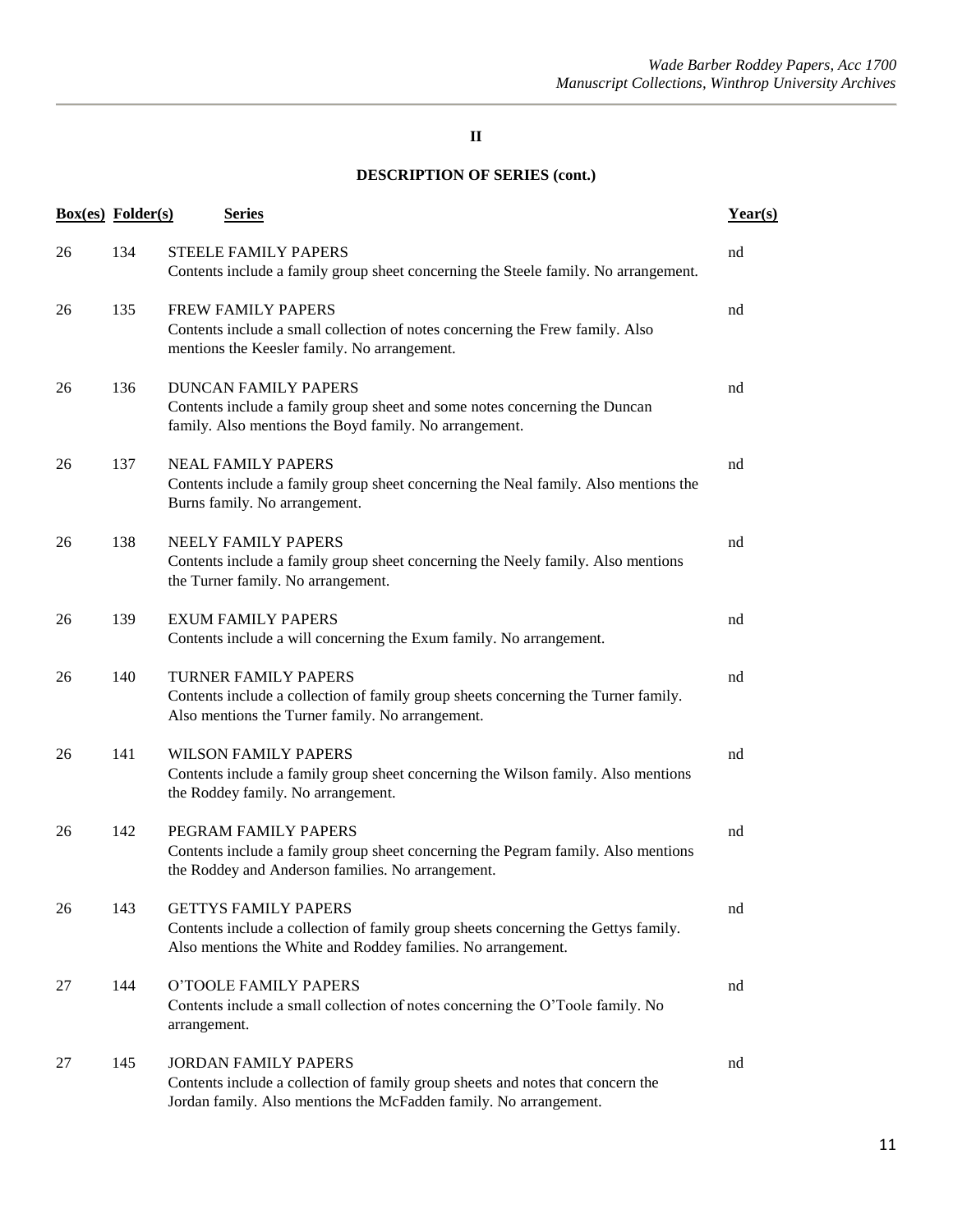|    | <b>Box(es)</b> Folder(s) | <b>Series</b>                                                                                                                                                                               | Year(s) |
|----|--------------------------|---------------------------------------------------------------------------------------------------------------------------------------------------------------------------------------------|---------|
| 27 | 146                      | <b>GOE FAMILY PAPERS</b><br>Contents include a family group sheet concerning the Goe family. Also mentions the<br>Howie family. No arrangement.                                             | nd      |
| 27 | 147                      | <b>GAINEY FAMILY PAPERS</b><br>Contents include a family group sheet concerning the Gainey family. Also mentions<br>the Thomas family. No arrangement.                                      | nd      |
| 27 | 148                      | <b>CHESNUT FAMILY PAPERS</b><br>Contents include a small collection of notes concerning the Chesnut family. No<br>arrangement.                                                              | nd      |
| 27 | 149                      | <b>VASSY FAMILY PAPERS</b><br>Contents include a family group sheet concerning the Vassy family. Also mentions<br>the Pegram family. No arrangement.                                        | nd      |
| 27 | 150                      | <b>MOORE FAMILY PAPERS</b><br>Contents include a collection of family group sheets and notes that concern the<br>Moore family. Also mentions the Williams family. No arrangement.           | nd      |
| 27 | 151                      | <b>NEIL FAMILY PAPERS</b><br>Contents include a family group sheet concerning the Neil family. Also mentions the<br>Burns family. No arrangement.                                           | nd      |
| 27 | 152                      | <b>TEMPLETON FAMILY PAPERS</b><br>Contents include a family group sheet concerning the Templeton family. No<br>arrangement.                                                                 | nd      |
| 27 | 153                      | MCDOWELL FAMILY PAPERS<br>Contents include a collection of family group sheets concerning the McDowell<br>family. No arrangement.                                                           | nd      |
| 27 | 154                      | YARBOROUGH FAMILY PAPERS<br>Contents include a family group sheet concerning the Yarborough family. No<br>arrangement.                                                                      | nd      |
| 27 | 155                      | <b>KILLIAN FAMILY PAPERS</b><br>Contents include a small collection of notes concerning the Killian family. No<br>arrangement.                                                              | nd      |
| 27 | 156                      | WHITE FAMILY PAPERS<br>Contents include a collection of family group sheets and notes that concern the<br>White family. Also mentions the Black, Culp, and Roddey families. No arrangement. | nd      |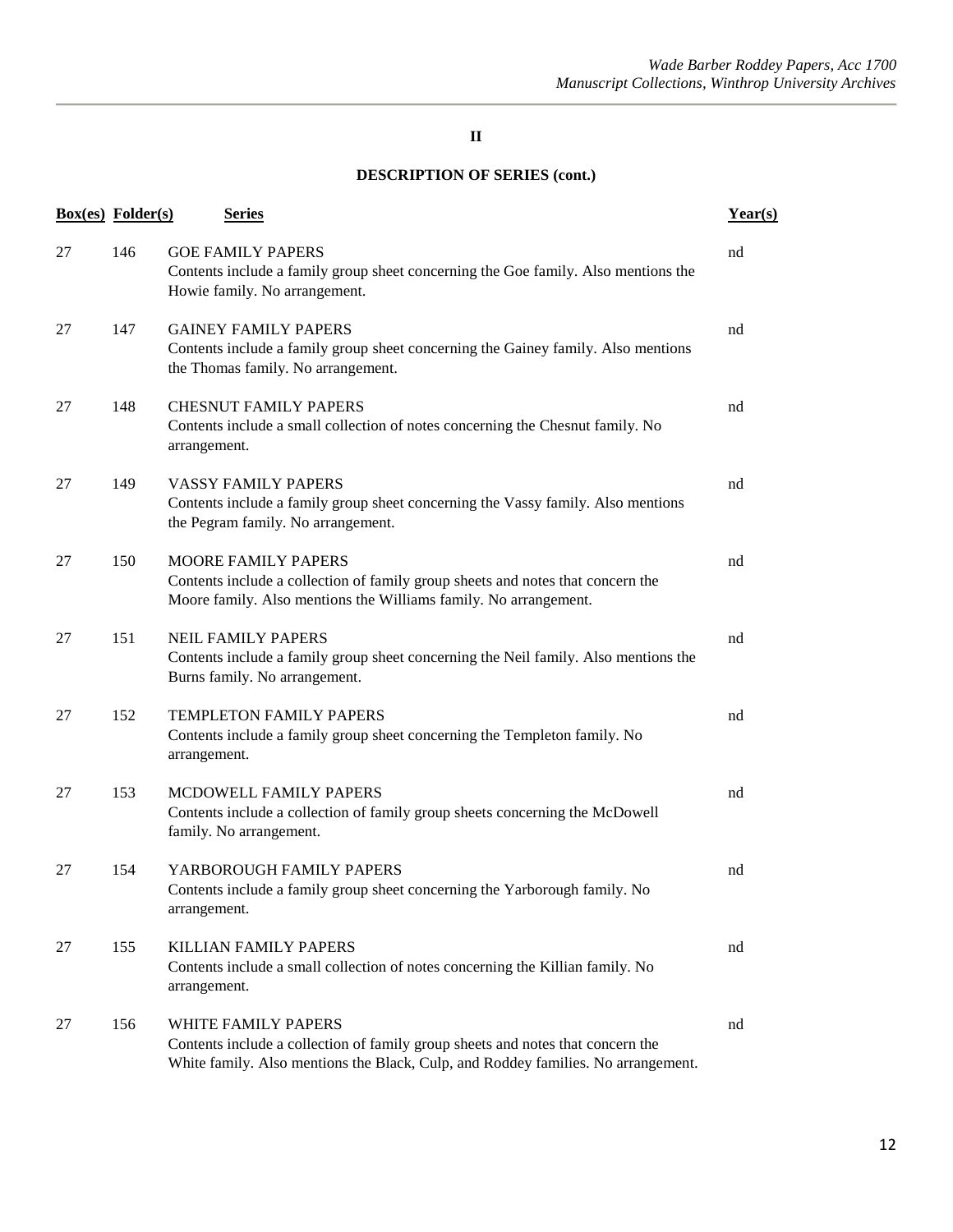| <b>Box(es)</b> Folder(s) |     | <b>Series</b>                                                                                                                                                                             | Year(s) |
|--------------------------|-----|-------------------------------------------------------------------------------------------------------------------------------------------------------------------------------------------|---------|
| 27                       | 157 | <b>MILLER FAMILY PAPERS</b><br>Contents include a collection of family group sheets and notes that concern the<br>Miller family. Also mentions the Roddey family. No arrangement.         | nd      |
| 28                       | 158 | <b>LYLE FAMILY PAPERS</b><br>Contents include a small collection of notes concerning the Lyle family. No<br>arrangement.                                                                  | nd      |
| 28                       | 159 | <b>DUCKETT FAMILY PAPERS</b><br>Contents include a family group sheet concerning the Duckett family. Also mentions<br>the Rappe family. No arrangement.                                   | nd      |
| 28                       | 160 | <b>HAMILTON FAMILY PAPERS</b><br>Contents include a small collection of family group sheets concerning the Hamilton<br>family. No arrangement.                                            | nd      |
| 28                       | 161 | <b>BLACK FAMILY PAPERS</b><br>Contents include a small collection of family group sheets concerning the Black<br>family. Also mentions the Roddey and Campbell families. No arrangement.  | nd      |
| 28                       | 162 | <b>BRITTON FAMILY PAPERS</b><br>Contents include a small collection of family group sheets concerning the Britton<br>family. Also mentions the Roddey and Rappe families. No arrangement. | nd      |
| 28                       | 163 | <b>LIVINGSTON FAMILY PAPERS</b><br>Contents include a family group sheet concerning the Livingston family. No<br>arrangement.                                                             | nd      |
| 28                       | 164 | <b>REEVES FAMILY PAPERS</b><br>Contents include a family group sheet concerning the Reeves family. No<br>arrangement.                                                                     | nd      |
| 28                       | 165 | <b>RAPPE FAMILY PAPERS</b><br>Contents include a small collection of family group sheets concerning the Rappe<br>family. Also mentions the Dinkins and Roddey families. No arrangement.   | nd      |
| 28                       | 166 | THOMAS FAMILY PAPERS<br>Contents include a family group sheet concerning the Thomas family. Also mentions<br>the Jordan family. No arrangement.                                           | nd      |
| 28                       | 167 | PHILIPS FAMILY PAPERS<br>Contents include a family group sheet concerning the Thomas family. Also mentions<br>the Jordan family. No arrangement.                                          | nd      |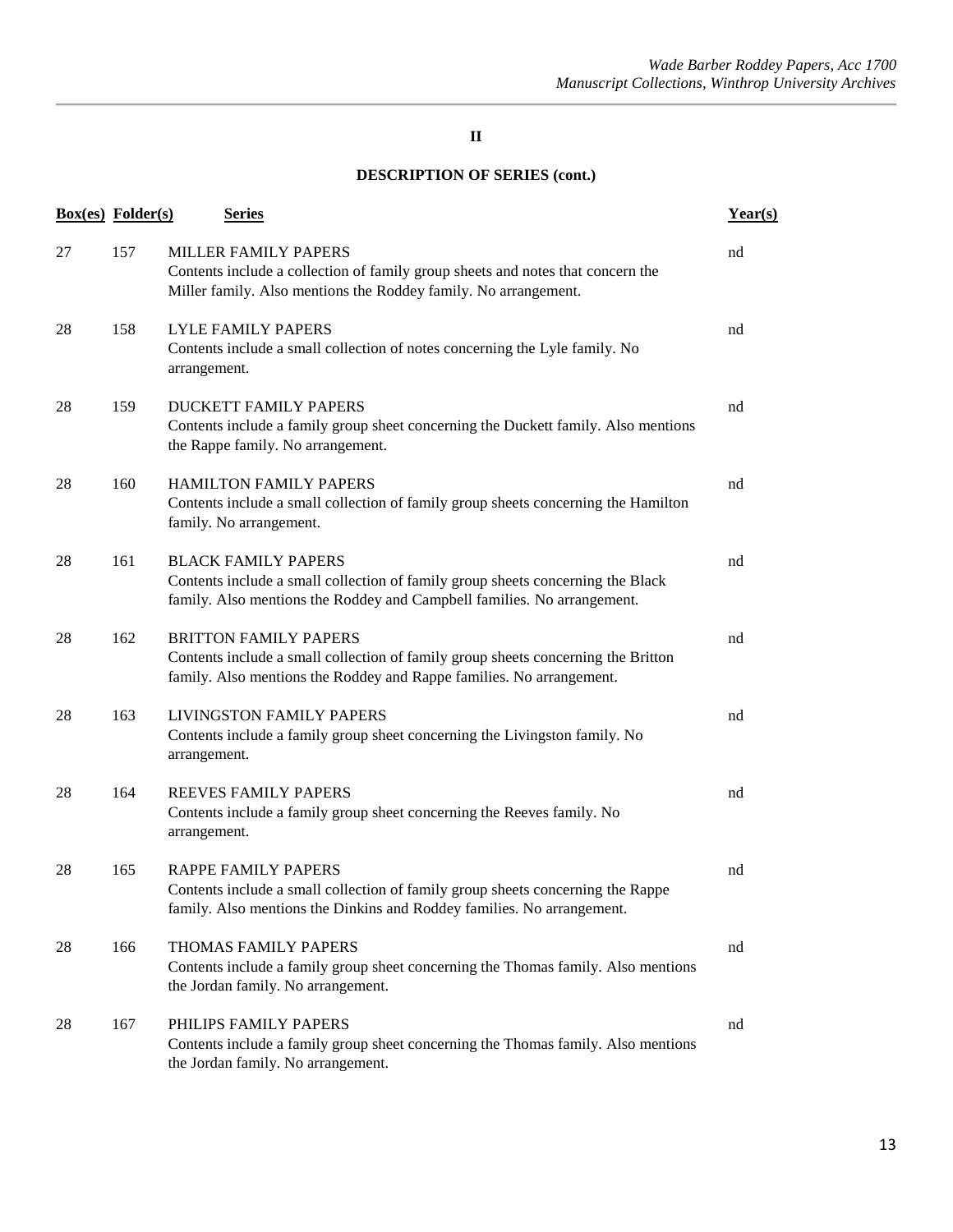|       | <b>Box(es)</b> Folder(s) | <b>Series</b>                                                                                                                                                                                                                                                                                                                                                                                                                                                 | Year(s)       |
|-------|--------------------------|---------------------------------------------------------------------------------------------------------------------------------------------------------------------------------------------------------------------------------------------------------------------------------------------------------------------------------------------------------------------------------------------------------------------------------------------------------------|---------------|
| 28-31 |                          | 168-175 CHERRY FAMILY PAPERS<br>Contents include a collection of family records, notes, family group sheets,<br>publications, census information, and other items of a similar interest. Also mentions<br>other families such as the Bowers, McDaniels, Roddeys, Barnetts, and Bighams. The<br>contents are arranged in general chronological order with non-dated items placed at<br>the end of each folder.                                                 | 1932-1962, nd |
| 31    |                          | 176-77 CHERRY FAMILY PAPERS (NEWSPAPERS)<br>Contents include a small collection of newspapers concerning the Cherry family.<br>Contents arranged in chronological order with non-dated items placed at the end of<br>this folder.                                                                                                                                                                                                                             | 1937-1952, nd |
| 32-35 |                          | 178-85 RODDEY FAMILY PAPERS<br>Contents include a collection of family records, notes, family group sheets,<br>publications, and other items of similar interest. Also mentions the White, Boyce,<br>Anderson, Black, Edwards, Cherry families, etc. Contents are arranged in general<br>chronological order with non-dated items placed at the end of this folder.                                                                                           | 1951-1959, nd |
| 36    | 186                      | RODDEY FAMILY PAPERS (NEWSPAPERS)<br>Contents include a small collection of newspapers concerning the Roddey family.<br>Contents arranged in chronological order with non-dated items placed at the end of<br>this folder.                                                                                                                                                                                                                                    | 1935-1971, nd |
| 36    | 187                      | RODDEY/FERGUSON FAMILY READER BOOK<br>Contents include a reader used by Esther Lenora Ferguson who was the wife of<br>Gregg W. Roddey. No arrangement.                                                                                                                                                                                                                                                                                                        | nd            |
| 37-44 |                          | 188-201 WADE RODDEY GENEALOGY NOTES COLLECTION<br>Contents include a collection of notes concerning the genealogy of prominent local<br>families. Families covered include the Gaston, Massey, Mills, Neely, Rives, Hood,<br>Cureton, Gill, Dunlap, Elliot, Gaston, Kelsey, Hood, Cook, Zubly, Clarke, Mever,<br>Muller. Zwicker, Simpson, Remer, Miller, Stultz, Workman, Lusk, Whiteside,<br>McCelland, Boyd, and Craig Head to name a few. No arrangement. | nd            |
| 44-45 |                          | 202-203 WADE RODDEY NEWSPAPER BOOK COLLECTION<br>Contents include two books containing collections of newspaper clippings that were<br>of interest to Wade Roddey. No arrangement.                                                                                                                                                                                                                                                                            | Late 1800s    |
| 46    | 204                      | WADE RODDEY POSTCARD COLLECTION<br>Contents include a small collection of postcards owned by Wade Roddey. Postcards<br>depict a Hedgehog Cactus, Horned Toads, Animals, an Apache Family, Arizona's<br>State Flower, and Landsford Canal. No arrangement.                                                                                                                                                                                                     | nd            |
| 46    | 205                      | RATTERREE'S DRUG STORE BAG<br>Contents include vintage paper envelope for Ratterree's Drug Store. This store was<br>located in Rock Hill, SC. No arrangement.                                                                                                                                                                                                                                                                                                 | nd            |